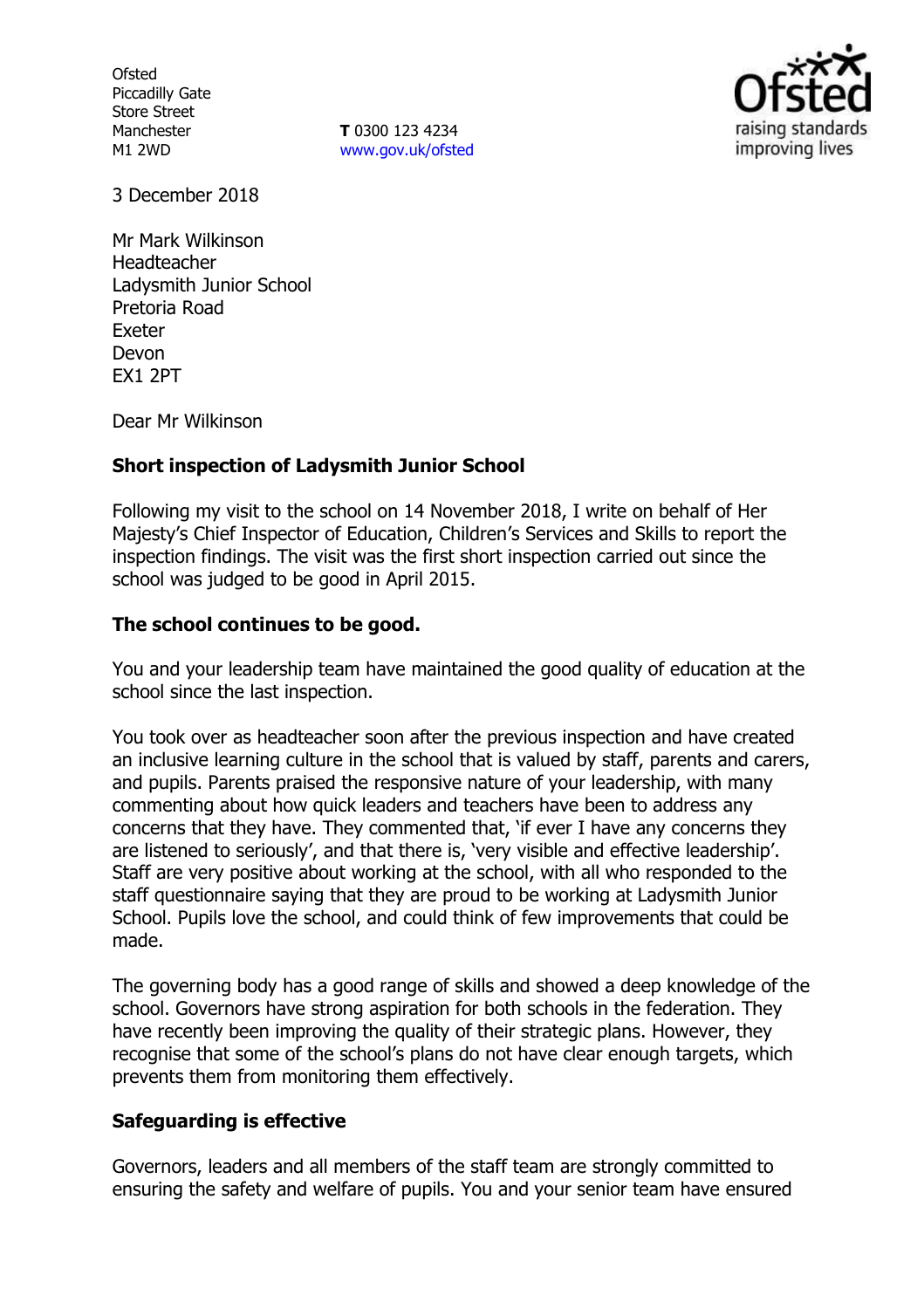

that safeguarding arrangements are appropriate and that records of concerns are detailed and of high quality. The arrangements for checking the suitability of staff to work with children meet requirements. Leaders have established very effective systems for reporting any concerns about pupils, and staff are vigilant in following these up. School leaders work effectively with other agencies to ensure that children are cared for and protected from harm. Governors have up-to-date training and regularly check school policies and procedures for ensuring that pupils are safe.

Staff have the appropriate safeguarding training and there are regular short briefings on aspects of safeguarding to ensure that all staff know what is expected of them. New members of staff are carefully inducted into the safe working practices at the school. Pupils are taught how to be safe through lessons, assemblies and school trips. They are taught about how to be safe online, fire and road safety, and a variety of other aspects of staying safe. As a result, they are confident that they are safe and parents agree.

# **Inspection findings**

- The first line of enquiry was about how effectively leaders and governors are supporting the achievement of disadvantaged pupils. The progress that these pupils made in their learning had been lower than that of other pupils, and so you had identified this as a key area for improvement. Leaders have taken a range of actions to improve the performance of these pupils. This includes regularly reviewing individual targets with teachers, using additional funding to ensure that all children can get access to online resources, and forging better relationships with parents. Some of these actions have been effective: for example, attendance for these pupils has improved strongly and learning has improved well in some year groups. However, your plan for the improvement of this work does not show a clear link between the identified issues, chosen actions and the impact you expect these actions to have. As a result, leaders are not able to judge how effective their actions have been, and governors are prevented from holding you to account in this area.
- $\blacksquare$  Secondly, we looked at the actions leaders are taking to improve the teaching of reading. You had rightly identified reading as an issue for some groups of pupils, and leaders have taken prompt action to change teaching to address this. Teachers are now using methods that will introduce pupils to a wider range of new words during reading lessons and using carefully targeted questions to enhance pupils' understanding. School leaders have also extended the use of technology to provide pupils with reading books that are at the right level for their developing reading ability. This means that pupils are not put off by books that are too hard but are stretched and encouraged to move on when ready. Leaders are clear that regular reading is vital. They have introduced more rewards to encourage children to read, including being able to read to the Pets as Therapy (PAT) dog. Pupils have been motivated by the use of technology and the competitions that teachers have introduced, and as a result are reading more. However, leaders acknowledge that they should track reading opportunities in school more effectively, so that they ensure that no child misses out. The recent changes to the teaching of reading have increased pupils' enthusiasm and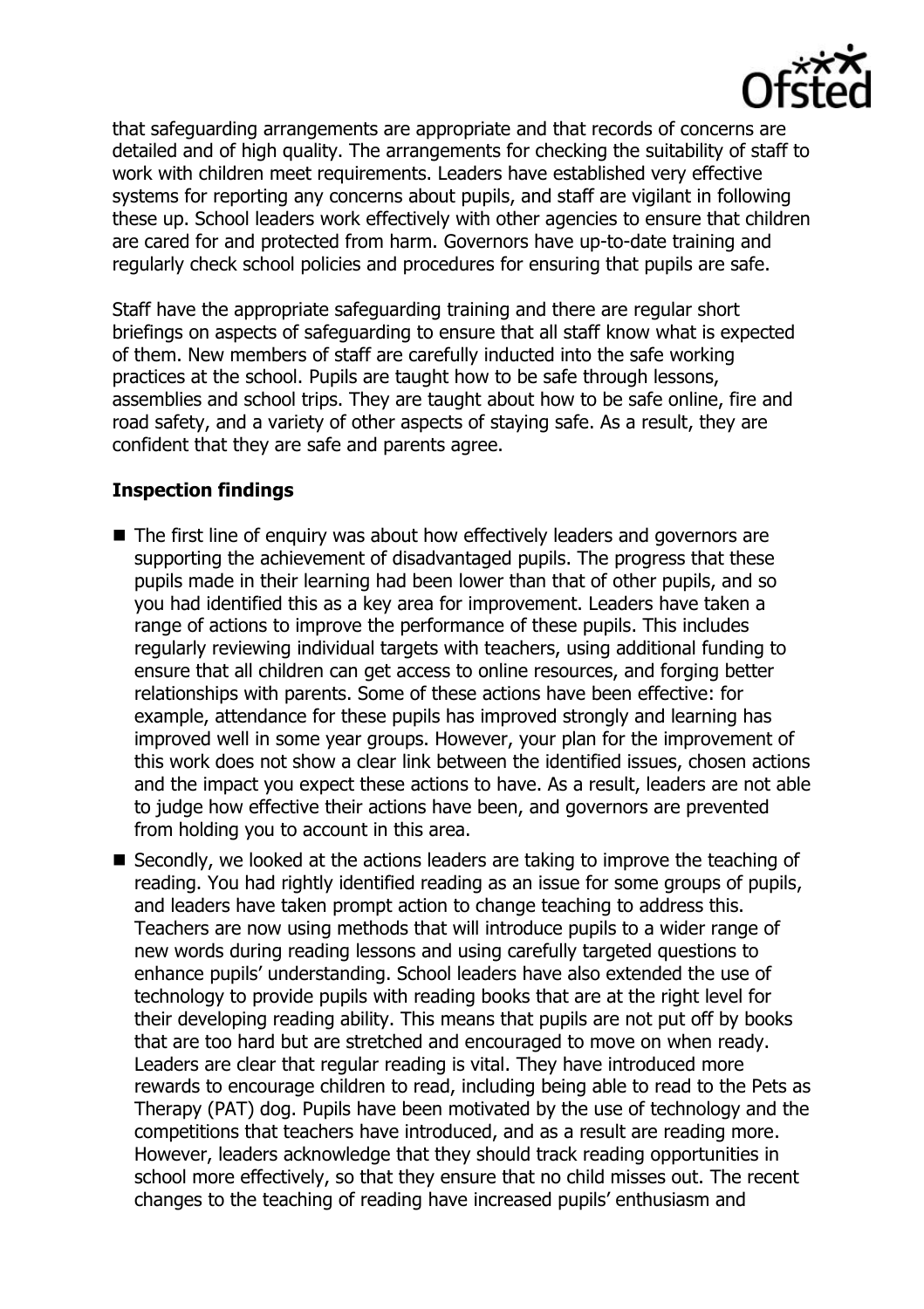

progress, but leaders are aware that they will need to continue checking to ensure that improvements are sustained.

- The third line of enquiry was how well leaders use information about pupils' learning to improve teaching. Last year, you identified that progress in mathematics was an issue and you and your leaders quickly introduced changes to improve learning in this subject. These were successful and progress improved so that it was above the national average by the time the Year 6 pupils left the school last year. This year, you have used assessment information to identify that most-able pupils had not made strong progress in writing. Your subject leaders for English have quickly adjusted guidance to teachers about what they should expect these pupils to achieve in each year. Leaders have worked with other schools to carry out more checking of the quality of pupils' work to ensure that teachers' assessments are accurate. They have also raised expectations of the ways that pupils respond to marking, so that pupils become more aware of what they need to do to succeed. It is clear that teachers and pupils are responding to these changes and that these are starting to have a positive effect on learning. However, leaders are aware that these changes will also need to be checked regularly to ensure that the improvement is sustained.
- The last line of enquiry was how effectively leaders have improved behaviour. Previously, there had been a larger number of exclusions from this school than the national average. Since you have been headteacher, you have prioritised establishing strong relationships with parents and addressing any concerns that they have quickly. You have reorganised playtimes, so that there are more activities for pupils and more space for them to play in. You have introduced the 'daily mile' before break starts, so that pupils get more exercise and feel better in themselves. As a result of these changes pupils, parents and staff report that behaviour has improved.

## **Next steps for the school**

Leaders and those responsible for governance should ensure that:

- $\blacksquare$  development plans, especially the strategy for improving the learning of disadvantaged pupils, show a clear linkage between aims, actions and impact, so that governors are better able to hold the school to account
- $\blacksquare$  recent changes to the teaching of reading and writing are regularly checked to ensure that they continue to improve progress.

I am copying this letter to the chair of the governing body, the regional schools commissioner and the director of children's services for Devon. This letter will be published on the Ofsted website.

Yours sincerely

Tom Morrison **Ofsted Inspector**